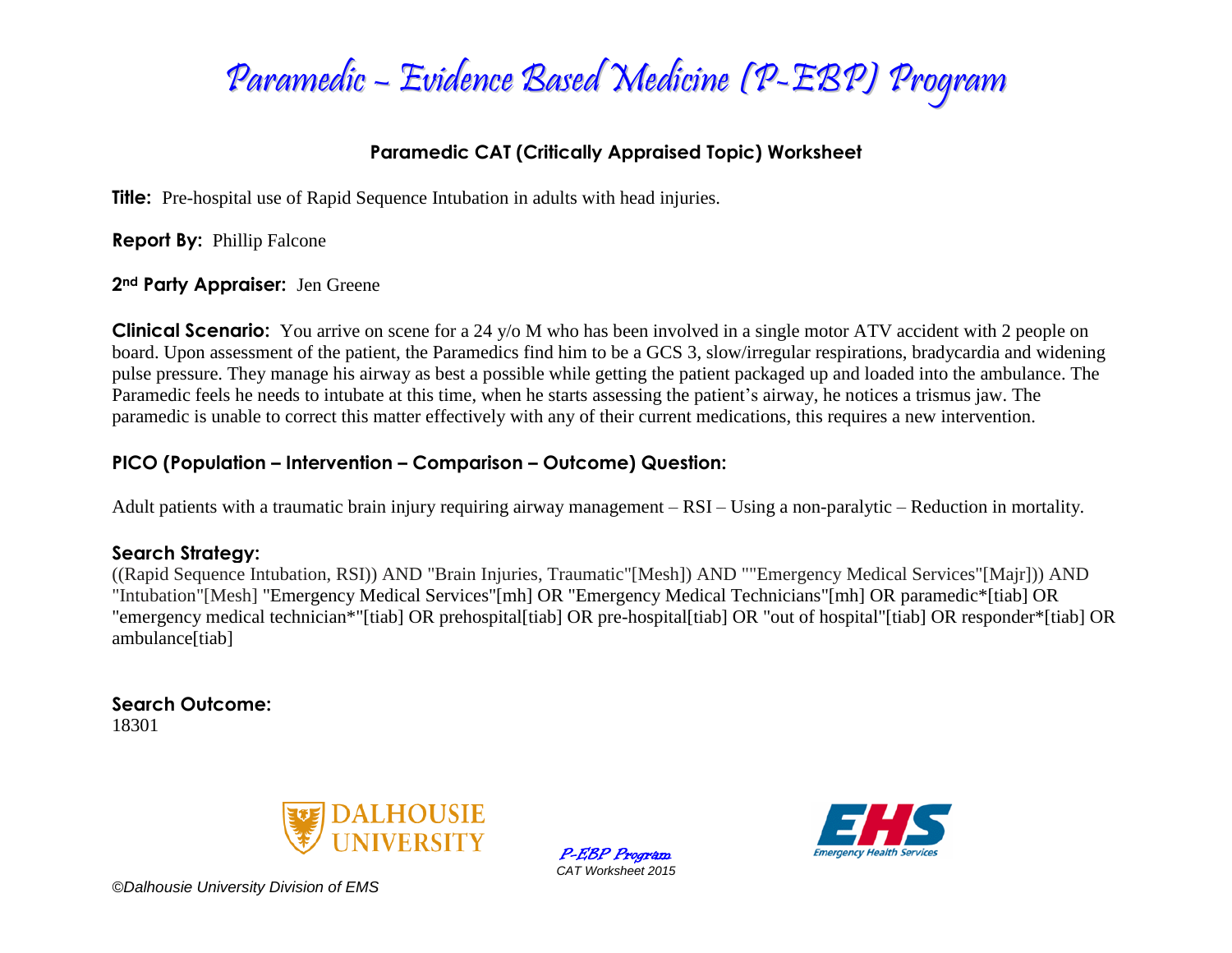# Paramedic – Evidence Based Medicine (P-EBP) Program

| <br>AUTHOR, DATE | POPULATION:<br>SAMPLE                                                                          | <b>DESIGN (LOE)</b>                                 | <b>OUTCOMES</b>                                                                                                                              | <b>RESULTS</b>                                                                                                                                                                                                                                                                                                                                   | STRENGTHS/<br>WEAKNESSES                                                                                                                                                                                                                                                                                        |
|------------------|------------------------------------------------------------------------------------------------|-----------------------------------------------------|----------------------------------------------------------------------------------------------------------------------------------------------|--------------------------------------------------------------------------------------------------------------------------------------------------------------------------------------------------------------------------------------------------------------------------------------------------------------------------------------------------|-----------------------------------------------------------------------------------------------------------------------------------------------------------------------------------------------------------------------------------------------------------------------------------------------------------------|
|                  | <b>CHARACTERISTICS</b>                                                                         |                                                     |                                                                                                                                              |                                                                                                                                                                                                                                                                                                                                                  |                                                                                                                                                                                                                                                                                                                 |
| Bulger, 2005     | 3052 patients that were<br>transported by EMS with a<br>TBI                                    | Retrospective study -<br>Level 2                    | The use of NMBAs<br>(neuromuscular blocking)<br>agents) to facilitate<br>prehospital intubation<br>improves outcome for<br>patients with TBI | Mortality of patients intubated<br>with NMBAs was 25% versus<br>37% for those not receiving<br>NMBAs $(p < 0.001)$                                                                                                                                                                                                                               | This study had a random<br>population and a fair<br>number of patients. Level<br>of skill could come into<br>play due all results were<br>from a level 1 trauma<br>centre. Clear results that<br>were effective for<br>reducing mortality rate.                                                                 |
| Gunning, 2013    | 86 patients that required RSI<br>O Most common<br>indication was<br>traumatic brain<br>injury. | Retrospective<br>observational study $-$<br>Level 3 | The success of intubation<br>rates following RSI and<br>adverse effects.                                                                     | 0% failed intubations self-<br>reported. 22% of patients<br>experienced an adverse event.<br>Following the 22% of patients<br>that experienced adverse event,<br>11.6% had hemodynamically<br>instability, 3.5% tension<br>pneumothoraces, 2.3%<br>intubation difficulties, 2.3%<br>low ETCo2, 1.2% high ETCo2,<br>1.2% episode of bronchospasm. | The limitations on this<br>study were it being a<br>retrospective study design,<br>having a small sample<br>size, and based on self-<br>reporting RSI success<br>subjectively completed by<br>paramedics. This is the<br>first study of the safety<br>and efficacy in RSI for<br>paramedics in South<br>Africa. |

#### **Comments:**

**Relevant Papers:**

The gunning study showed that it had a 100% success rate in RSI, however it is important to point out that this was all self-reported by paramedics via patient report documentation.



P-EBP Program *CAT Worksheet 2015*



*©Dalhousie University Division of EMS*